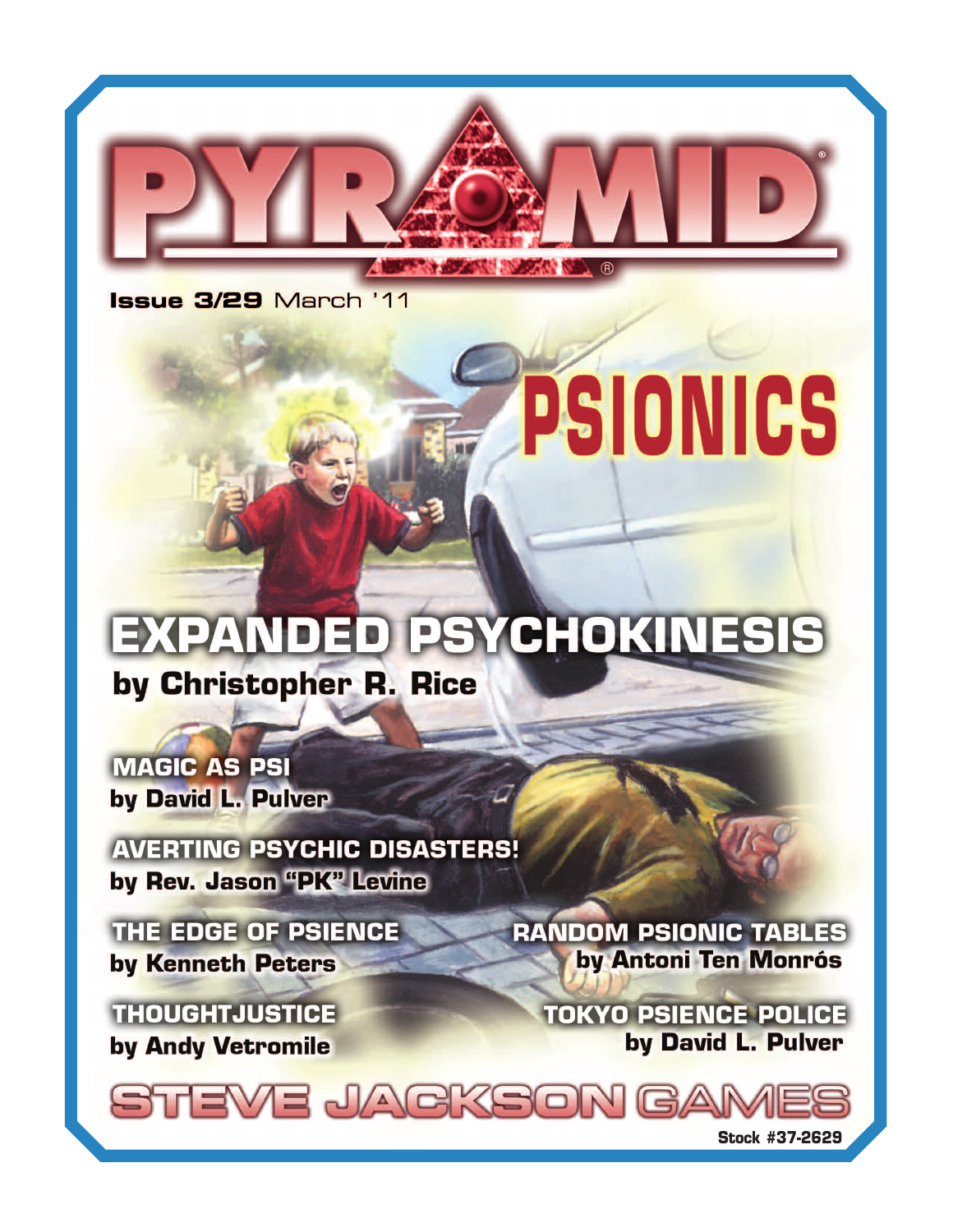## **CONTENTS** *Greg Hyland*

| FROM THE EDITOR  3                                                                                        |
|-----------------------------------------------------------------------------------------------------------|
| EXPANDED PSYCHOKINESIS  4<br>by Christopher R. Rice                                                       |
| RANDOM PSIONIC TABLES  10<br>by Antoni Ten Monrós                                                         |
| EIDETIC MEMORY: MAGIC AS PSI 16<br>by David L. Pulver                                                     |
| THE EDGE OF PSIENCE  19<br>by Kenneth Peters                                                              |
| THOUGHTJUSTICE25<br>by Andy Vetromile                                                                     |
| TOKYO PSIENCE POLICE. 31<br>by David L. Pulver                                                            |
| <b>RANDOM THOUGHT TABLE:</b><br>WITH A MIGHTY MIND $\dots\dots\dots33$<br>by Steven Marsh, Pyramid Editor |
| ODDS AND ENDS 35<br>featuring <b>Murphy's Rules</b>                                                       |
| <b>APPENDIX Z: AVERTING</b><br>PSYCHIC DISASTERS! 36<br>by Rev. Jason "PK" Levine                         |
| ABOUT GURPS37                                                                                             |
| $^\circledR$<br>Contract Committee Committee                                                              |



## **Article Colors**

Each article is color-coded to help you find your favorite sections.

*Pale Blue:* In This Issue *Brown:* In Every Issue (letters, humor, editorial, etc.) *Dark Blue: GURPS* Features

*Purple:* Systemless Features

*Green:* Distinguished Columnists



**INTERIOR ART**<br>Greg Hyland

**COVER ART** *Bob Stevlic*

Here at *Pyramid,* we think anything is possible if you put your mind to it! What better way to prove it than with an issue devoted to mental mastery – psionics?

For those harnessing the awesome might of *GURPS Psionic Powers, Expanded Psychokinesis* provides new things to think about. Get six brand-new abilities: Manipulate sound! Survive impossible falls! Each ability has techniques, and the article is rounded out with new perks and psionic-power packages.

Want to create a new mentalist or determine the effects of that odd brew your hero just quaffed? *Random Psionic Tables* lets you roll on lists featuring all 108 packages from *GURPS* **Psis,** plus five new ones. Get mental with a handful of dice!

This month marks the dynamic debut of David L. Pulver's column, *Eidetic Memory.* In this installment, David considers what would happen if you used the *GURPS Magic* system to represent psionic abilities. This variant is especially useful for fantasy campaigns!

Get to *The Edge of Psience,* and find some new *GURPS* tools for your psychic superstar. Do you envy wizards and their familiars? No more! This article describes "familiars" for psis, including a few examples. This article also includes four psionic artifacts that might come in handy – or spell your doom.

Forget *1984*'s notion of "thoughtcrimes" when your powers of thought truly make you dangerous. *Thoughtjustice* examines various possibilities for enforcing laws when dealing with cranial criminals – suitable for any system with psis.

Jason "PK" Levine – *GURPS* Assistant Line Editor, author of *GURPS Psionic Powers,* and our resident expert when it comes to blasting each other with mental energy – offers his thoughts on *Averting Psychic Disasters!* Now you can keep your critical failures at bay while tapping the power of psi.

When first contact with aliens doesn't quite go as planned, Earth has to establish all kinds of new policies, especially in light of psionic uplift. Who better to deal with these new problems in the galactic spaceport of Cosmo-Tokyo than the *Tokyo Psience Police*? This generic campaign framework is David L. Pulver's second mind-blowing contribution to this issue!

Steven Marsh, *Pyramid* Editor, uses this month's *Random Thought Table* to think about how our minds work . . . and builds on that to add paranormal powers in a campaign.

We predict you'll get a chuckle out of this issue's *Murphy's Rules,* and maybe something more to think about with the rest of *Odds and Ends.* This issue has more brain-busting benefits than you can bend a spoon at!

Editor-in-Chief **❚** STEVE JACKSON Chief Operating Officer **❚** PHILIP REED Art Director **❚** WILL SCHOONOVER e23 Manager **❚** STEVEN MARSH

*GURPS* Line Editor **❚** SEAN PUNCH Editorial Assistant **❚** JASON "PK" LEVINE Production Artist **❚** NIKOLA VRTIS Prepress Checker **❚** MONICA STEPHENS

Page Design **❚** PHIL REED and JUSTIN DE WITT Marketing Director **❚** PAUL CHAPMAN Director of Sales **❚** ROSS JEPSON

**PYRAMID MAGAZINE 2 MARCH 2011**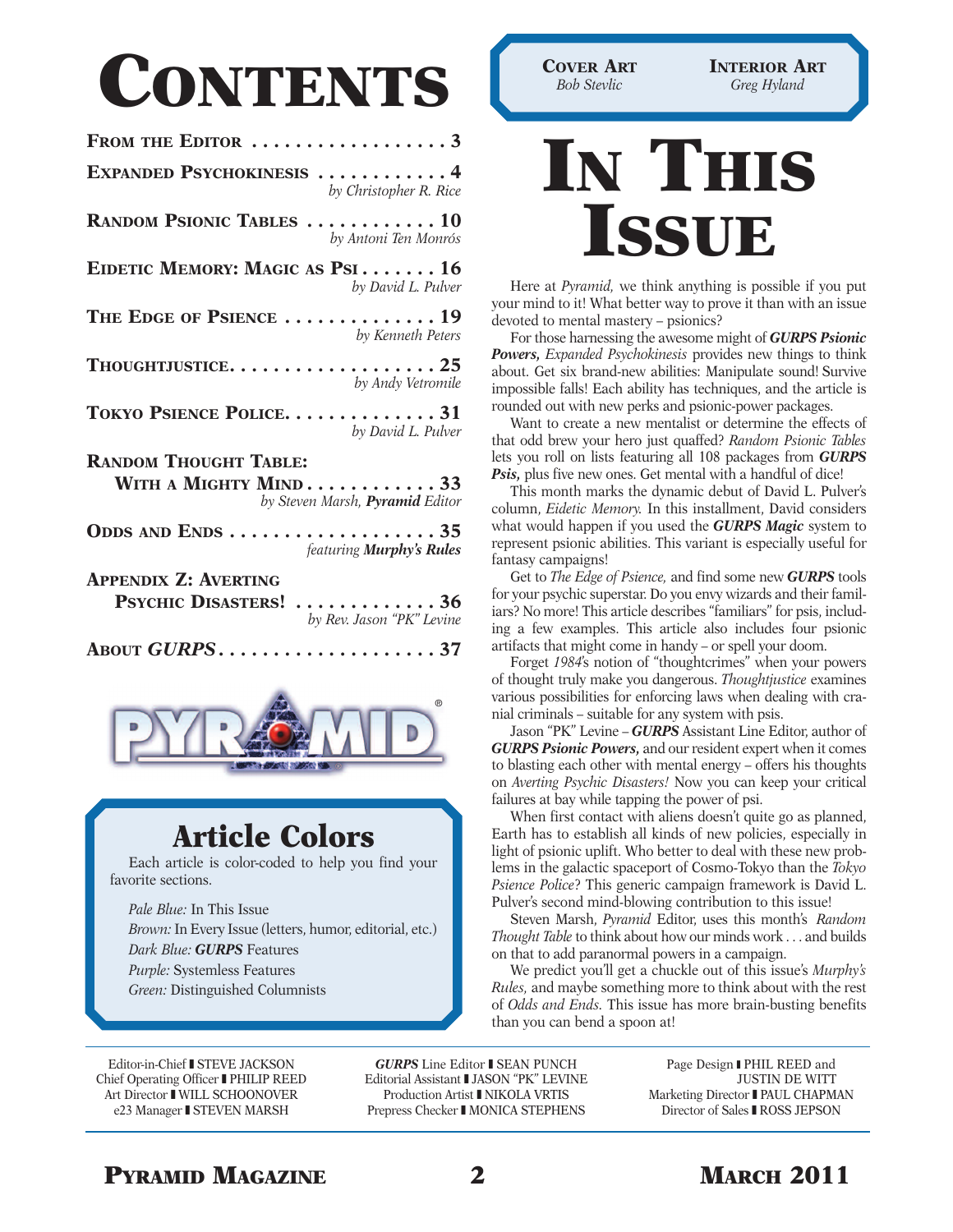# **FROM THE EDITOR**

## **A PSI IS NOT JUST A PSI**

This month's *Random Thought Table* goes into detail about why psi is cool (see pp. 33- 34), so we won't dwell too much on that. Suffice it to say, it is.

So, instead, I'll talk a bit about how versatile psionics are. At one end of the psi spectrum, you can have a campaign that revolves entirely around psychics and mental masters. At the other end, you can have a campaign that *may* feature psionics. (One of my earliest writings in the game industry took a riff from the classic *Mage: The Ascension* RPG and wondered what it

would be like if the Force in *Star Wars* only worked when you couldn't prove it worked.)

Admittedly, having an adjustable dial doesn't make psi powers any different from (say) magic or super powers. However, what makes psionics particularly interesting – especially as seen in serial entertainment (comics, TV shows, etc.) – is that psi powers can be *ignored* . . . at least, at a low enough power level. And that "low power level" can actually be pretty high.

For example, let's say that you've established a fairly hard science-fiction campaign. A wizened old man in a long white beard shows up and starts throwing fireballs; it's proof positive that there's magic in the world. That's hard to sweep under the rug. However, if someone claiming to be a telepath showed up for an adventure (despite psionic powers not being part of the campaign before) and started making mayhem, it'd be easy to revert back to "business as usual" if psi isn't brought full time into the campaign.

This is because the veneer of science attached to psi means it can be ignored, in the way that all manner of wonder is ignored in our day-to-day lives. Sure, we humans are able to smash atoms or clone animals, but unless it interacts with us directly, we can forget about it. And, really, until the point where technology becomes ubiquitous, it's easy to ignore.



It's the same way with psis; unless they're everywhere, you can ignore 'em, if you want to . . . they fade into the same hightech background that atom smashers and cloners do.

## **WRITE HERE, WRITE NOW**

Speaking of clones and atom smashers . . . Were there any articles so excellent that we should make sure we clone them in the future? Or any so questionable we should stick 'em in an atom smasher? You can beam your innermost secrets privately to **pyramid@sjgames.com,** or broadcast your thoughts publicly online at **forums.sjgames.com.**

### **An Intro to** *Eidetic Memory*

*This month, we welcome a new featured columnist: David Pulver, co-author of the GURPS Basic Set, Fourth Edition and too many other cool projects to mention. We asked him for a few words to introduce his column (which appears on pp. 16-18). Take it away, David!*

I love being a GM, and *GURPS* is one of my two favorite systems. My first *GURPS* campaign began as a variant *Traveller* game, but I converted it to *GURPS Space* in 1987. Not wanting to waste any later worldbooks, things quickly got stranger, as the heroes (and eventually, their children) left their starships to visit other dimensions, fight dragons, sail as pirates, travel back in time, develop super powers, pilot mecha, and even hunt the Loch Ness monster!

Each month in *Eidetic Memory,* I'll share some of the crunchier bits from this and other *GURPS* games I've run over the last few decades: my favorite house rules, new gadgets, NPCs, situations, and memorable screw-ups. Only the names have been changed to protect the innocent . . .

*Pyramid, GURPS*, Warehouse 23, and the all-seeing pyramid are registered trademarks of Steve Jackson Games Incorporated. e23 and the names of all products published by Steve Jackson Games Incorporated are registered trademarks or trademarks of Steve Jackson Games Incorporated, or used under license. *Pyramid* is copyright © 2011 by Steve Jackson Games Incorporated. All rights reserved.

Submission of your photos, letters, humor, captions, and marginalia constitutes permission to Steve Jackson Games Incorporated to use them in all media. All such submissions become the property of Steve Jackson Games Incorporated and will not be returned.

The scanning, uploading, and distribution of this material via the Internet or via any other means without the permission of the publisher is illegal, and punishable by law. Please purchase only authorized electronic editions, and do not participate in or encourage the electronic piracy of copyrighted materials. Your support of the authors' rights is appreciated.